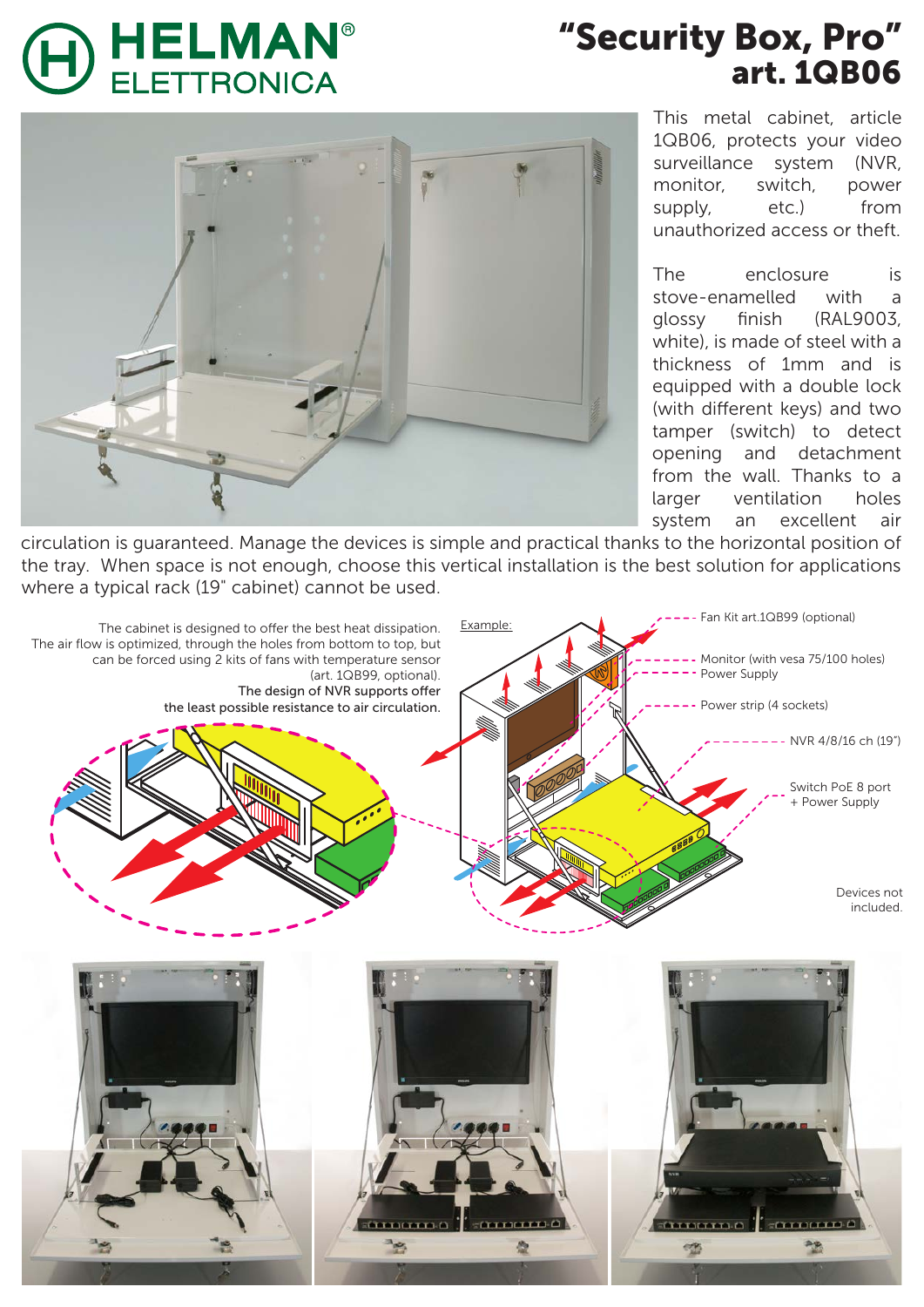

2 Microswitch (included) and fan (optional)



Wall mount spacers (14mm) and detachment Holes for Vesa 75 or 100 monitor microswitch (included)





Useful space on the bottom for cable managing and

optional accessories



Double lock (with different keys) and large ventilation holes for heat dissipation



Typical application (devices not included)

| Article, Type         |                 | 1QB06, "Security Box Pro, White"                                                                                                                                                                                                  |
|-----------------------|-----------------|-----------------------------------------------------------------------------------------------------------------------------------------------------------------------------------------------------------------------------------|
| Finishing             |                 | RAL9003 (white) stove-enamelled with a glossy finish                                                                                                                                                                              |
| Passive security      |                 | Double lock (with different keys)                                                                                                                                                                                                 |
| Active security       |                 | 2 cabled microswitch (for lid and wall mount) 0,5A@50Vdc max (NC)                                                                                                                                                                 |
| Operating environment | $^{\circ}$ C    | $-10/ +40$ (Class II)                                                                                                                                                                                                             |
| Passive dissipation   |                 | large ventilation holes (upper, lower and on the sides)                                                                                                                                                                           |
| Active dissipation    |                 | 2 fans with a temperature sensor, 220V with fuse (article 1QB99, optional)                                                                                                                                                        |
| Internal dimensions   | mm<br>$(\pm 5)$ | 490 x 630 x 190<br>Useful space available: $-NVR$ : 445 x 70 x 470, -On the Bottom: 520 x 90 x 620                                                                                                                                |
| External dimensions   | mm              | $532 \times 650 \times 200 (+14) (+5)$                                                                                                                                                                                            |
| Weight                | gr              | 15500                                                                                                                                                                                                                             |
| Enclosure             |                 | Sheet steel DC01 (thickness: 1mm) with corrosion protection                                                                                                                                                                       |
| Typical application   |                 | Indoor (vertical), wall mount or semi-recessed                                                                                                                                                                                    |
| Packaging             | n.              | 1 (brown neutral box)                                                                                                                                                                                                             |
| <b>Notes</b>          |                 | RoHS compliant<br>Wall spacers (14mm, included)<br>Holes for monitor Vesa 75 or 100 and special brass screws (article MM500, optional).<br>Kit of lathe screws (included) for power supplies, switches and power strip (optional) |



Active kit for heat dissipation: fan with temperature sensor (2pcs max each enclosure) (article 1QB99, optional)

nr.4 Knurled Brass Screws (Vesa 75 or 100 monitors) (art. MM500, optional)

 $C6$ 

**MM500** 



Incl.: 12 screws (brass), 5 Nuts + washers, 4 Dowels + screw

Helman Elettronica® (BTK\_Tel srl) - Via Amedei 6 - 20123 Milano - Tel. 331/49.52.778 - info@helman.it - www.helman.it